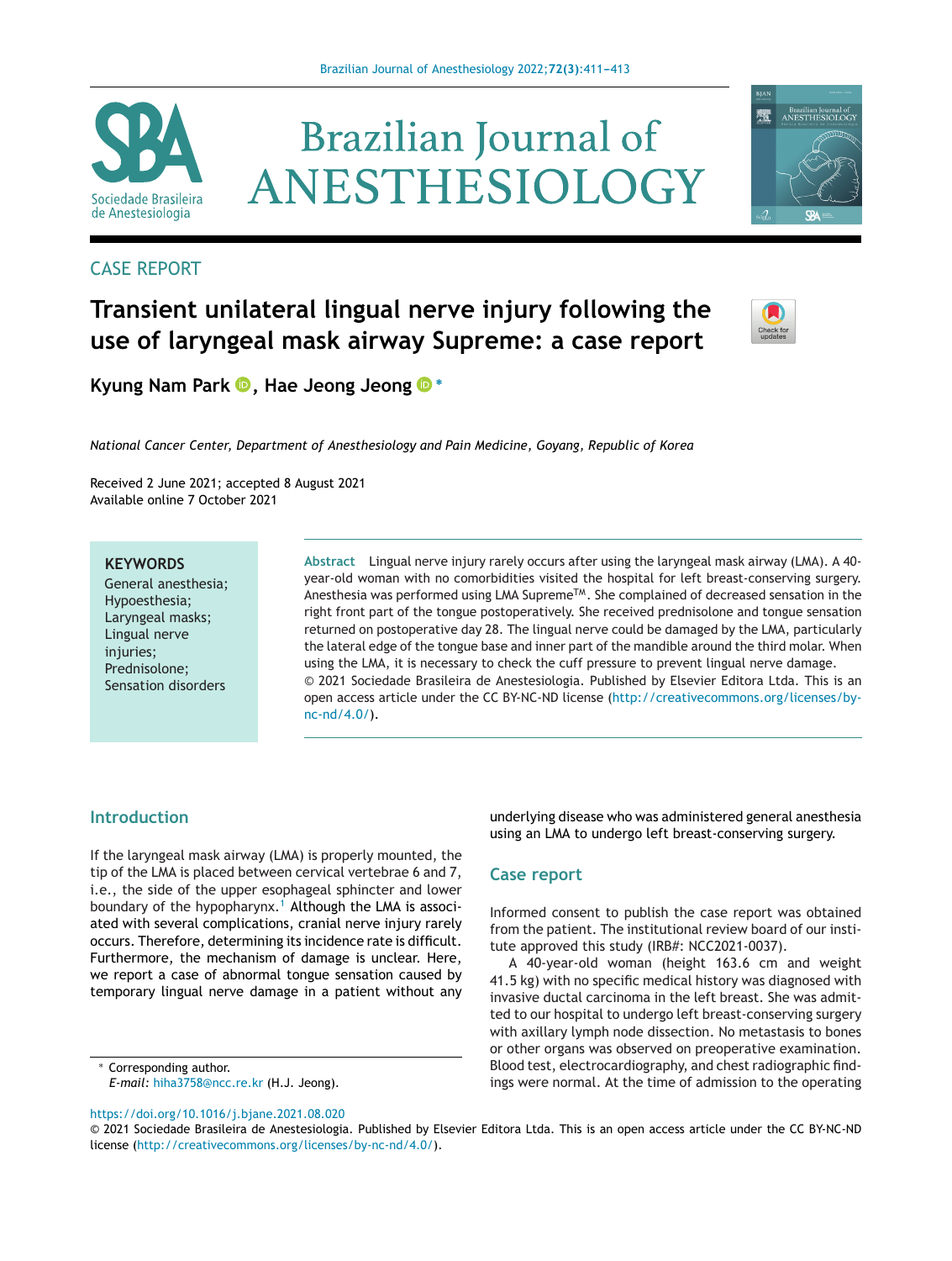

**Figure 1** Normal laryngoscopic findings of the patient.

room, her blood pressure was 150/67 mmHg, pulse rate was 103 beats.min<sup>-1</sup>, and percutaneous oxygen saturation was 99%. For anesthesia induction, total intravenous anesthesia was initiated by setting the target concentrations of propofol and remifentanil to 6  $\mu$ g.mL $^{-1}$  and 3 ng.mL $^{-1}$ , respectively, using a target-controlled infusion pump under oxygen inhalation of 6 L.min−1. After loss of consciousness and availability of manual bagging, vecuronium 3 mg was intravenously injected. After confirming that the muscle was relaxed, as Train of Four was 0, LMA Supreme™ No. 3 lubricated with normal saline was inserted and mounted without any resistance. After introducing the LMA, both lung sounds and chest movements were symmetrical without any sounds over the epigastrium and no audible leak. In addition, the curve of the end tidal carbon dioxide monitor on the ventilator was normal. There were no specific problems during the surgery, including the patient's blood pressure which was maintained at normal, and the LMA was removed after consciousness and spontaneous breathing returned. No signs of bleeding were noticed in the posterior region of the LMA at the time of removal. The total operative time was 1 h and 20 min and anesthesia time was 2 h and 5 min. There was almost no bleeding during the operation, and the total amount of crystalloid administered was 550 mL.

The patient recovered in the recovery room without any specific problems and was transferred to the general ward. At the time patient arrived to the general ward, there was no problem with tongue movements. However, the patient complained of numbness in the right front part of the tongue in addition to decreased sensation compared with the left part of the tongue. Nevertheless, tongue deviation or vocalization problems were not observed. The patient started eating porridge from the evening of the surgery and there was no problem with taste sensing and food swallowing at that time. On postoperative day 1, the aforementioned symptoms were checked by an otolaryngologist, and laryngoscopy did not reveal any damage to the structures in the oral cavity. Furthermore, there were no problems with larynx movement (Fig. 1).

Otolaryngological examination revealed that loss of sensation was a symptom caused by a temporary right lingual nerve injury, which could be improved. From postoperative day 1, prednisolone 40 mg was administered for 3 days based on the discretion of the doctor in charge; the dose was reduced by half (20 mg  $\rightarrow$  10 mg  $\rightarrow$  5 mg  $\rightarrow$  stop) each day.

From postoperative day 2, the tongue sensation of the patient gradually started to return. On postoperative day 4, when the sensation was tested by stimulating the tongue with a toothpick and cotton swab, it was noted that the symptoms had improved. The sensation in the right front half of the tongue was approximately 40% of that in the left front half and felt similar on both sides of the posterior half. On postoperative day 6, the sensation in the one-third part of the right side of the tongue was approximately 60% of that in the left side, and there was no difference in the sensation between the right and left sides in the remaining part of the tongue. On postoperative day 28, all senses of the tongue had returned to normal.

#### **Discussion**

The lingual nerve branches off from the mandibular nerve, goes between the lateral pterygoid muscle and medial pterygoid muscle, and passes around the ramus of the mandible. It passes the inner side of the mandible around the third molar, and at the front, it passes the hypoglossus muscle and arrives at the tongue. Finally, this nerve forms a terminal branch at the bottom of the mucosa of the tongue. This nerve is responsible for sensation in the anterior two-third of the tongue. Around the ramus of the mandible, it meets the chorda tympani nerve, a branch of the facial nerve, which is responsible for taste in the anterior two-third of the tongue.

The lingual nerve could be damaged by LMA. In particular, the lingual nerve is known to be damaged at the lateral edge of the tongue base or inner mandible around the third molar.<sup>1</sup> [A](#page-2-0)s the chorda tympani nerve is present on the path of the lingual nerve, damage to the lingual nerve could result in changes in tongue sensation as well as in taste. In case of lingual nerve damage, abnormal tongue sensation occurs at the front of the tongue within a few minutes to at least 24 h after LMA insertion.

Use of nitrous oxide  $(N_2O)$ , incorrect placement of LMA, LMA cuff pressure of  $>60$  cmH<sub>2</sub>O, or incorrect size of the LMA can result in lingual nerve damage.<sup>1</sup> Traumatic insertion by not inserting the LMA smoothly, secondary chemical nerve injury using the incorrect lubricant during LMA insertion, long surgical time, strong head turning during surgery, or postural problems, including the prone or lateral position, could also result in lingual nerve damage. Furthermore, patients with diabetes or peripheral vascular disease as an underlying disease may be affected.<sup>[1](#page-2-0)</sup>

For most patients, lingual nerve damage naturally improved without treatment, generally within several hours to around 6 months.<sup>[1](#page-2-0)</sup> Besides, psychotherapy, antidepressants, steroid, and anticonvulsants could be helpful, and nerve block or surgical repair can also be an option.<sup>[2](#page-2-0)</sup>

In the present study, the patient had no underlying disease, her body mass index was 15.5 kg.m<sup>-2</sup>, and N<sub>2</sub>O was not used during anesthesia. Furthermore, tidal volume, peak